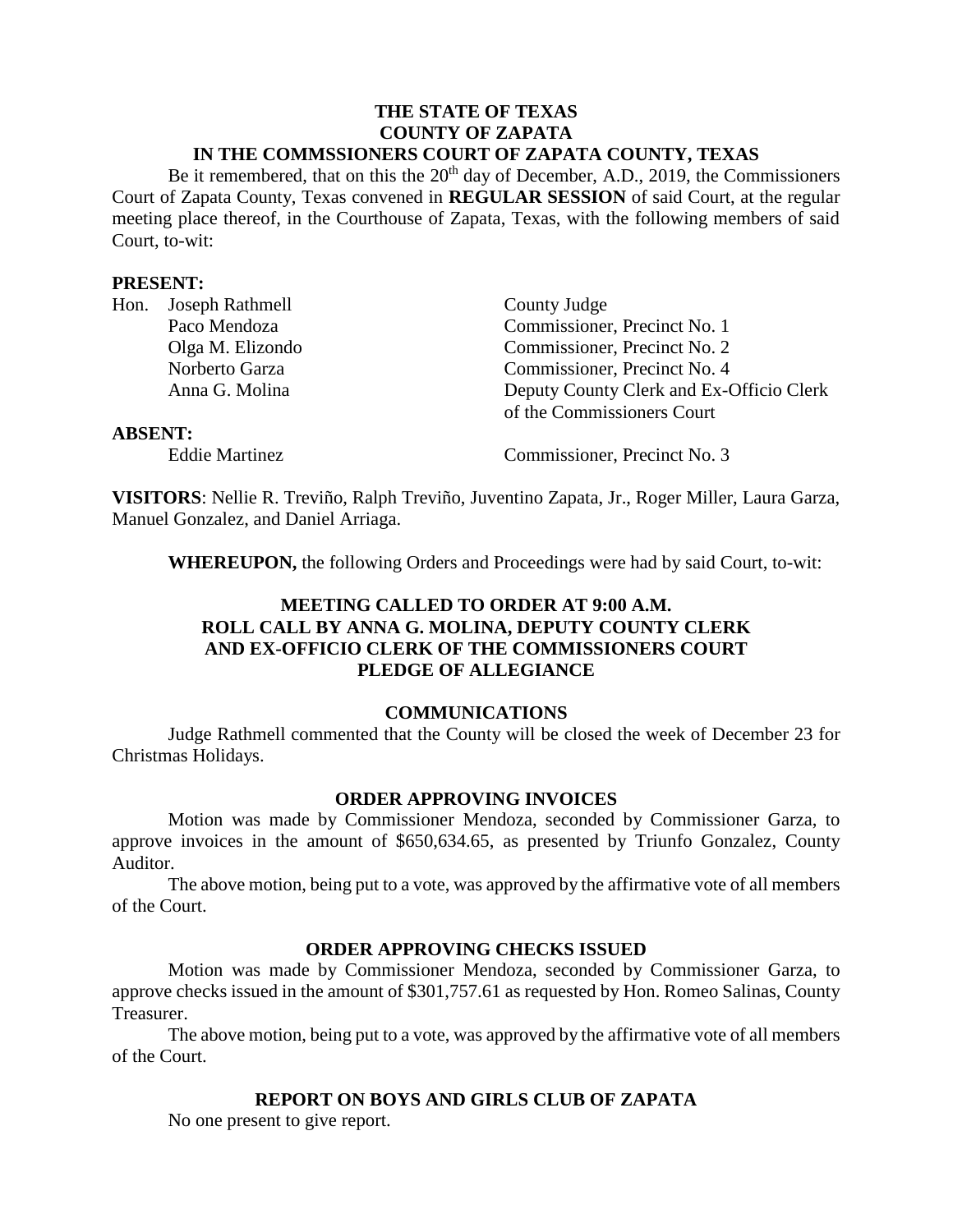# **ORDER APPROVING TO AWARD BID FOR ZAPATA COUNTY MUSEUM OF HISTORY ARTIFACT BUILDING**

Motion was made by Commissioner Garza, seconded by Commissioner Mendoza to approve and award bid to REP&P, being the lowest bidder, with a bid of \$26,000, to be paid out of non-department and partially using insurance claim, for Zapata County Museum of History artifact building project as requested by Hon. Joe Rathmell, County Judge.

The above motion, being put to a vote, was approved by the affirmative vote of all members of the Court.

### **ORDER TO REBID AND HIRE A PERSON TO FORMULATE SCOPE OF WORK FOR ZAPATA COUNTY COMMUNITY CENTER REPAIR PROJECT**

Motion was made by Commissioner Mendoza, seconded by Commissioner Garza, to approve to rebid and hire a person to formulate scope of work for the Zapata County Community Center repair project as requested by Hon. Joe Rathmell, County Judge.

The above motion, being put to a vote, was approved by the affirmative vote of all members of the Court.

# **ORDER APPROVING AND ACCEPTING LETTER OF RETIREMENT OF ELOY "JAY" MARTINEZ FROM POSITION AS ZAPATA COUNTY CONSTABLE PCT. 3**

Motion was made by Commissioner Garza, seconded by Commissioner Elizondo, to accept letter of retirement of Eloy "Jay" Martinez from his position as Zapata County Constable Pct. 3, effective December 31, 2019 as requested by Hon. Joe Rathmell, County Judge.

The above motion, being put to a vote, was approved by the affirmative vote of all members of the Court.

### **ORDER APPROVING QUOTE FROM DELL FOR PURCHASE OF EIGHT DESKTOP COMPUTERS (FRIENDS OF LIBRARY WILL PURCHASE 8 ADDITIONAL COMPUTERS FOR THE AMOUNT OF \$9,986.32)**

Motion was made by Commissioner Elizondo, seconded by Commissioner Garza, to approve a quote from Dell in the amount of \$9,986.32 for the purchase of 8 desktop computers for the Zapata County Public Library to be paid from Royalty Fund as requested by Hon. Joe Rathmell, County Judge. Friends of the Library will purchase an additional 8 computers for the same amount.

The above motion, being put to a vote, was approved by the affirmative vote of all members of the Court.

# **ORDER APPROVING QUOTE FROM SHI GOVERNMENT SOLUTIONS FOR 35 LICENSES OF MICROSOFT OFFICE PROFESSIONAL FOR ZAPATA COUNTY LIBRARY**

Motion was made by Commissioner Elizondo, seconded by Commissioner Garza, to approve a quote from SHI Government Solutions in the amount of \$1,976.80 for 35 licenses of Microsoft Office Professional for the Zapata County Library as requested by Hon. Joe Rathmell, County Judge.

The above motion, being put to a vote, was approved by the affirmative vote of all members of the Court.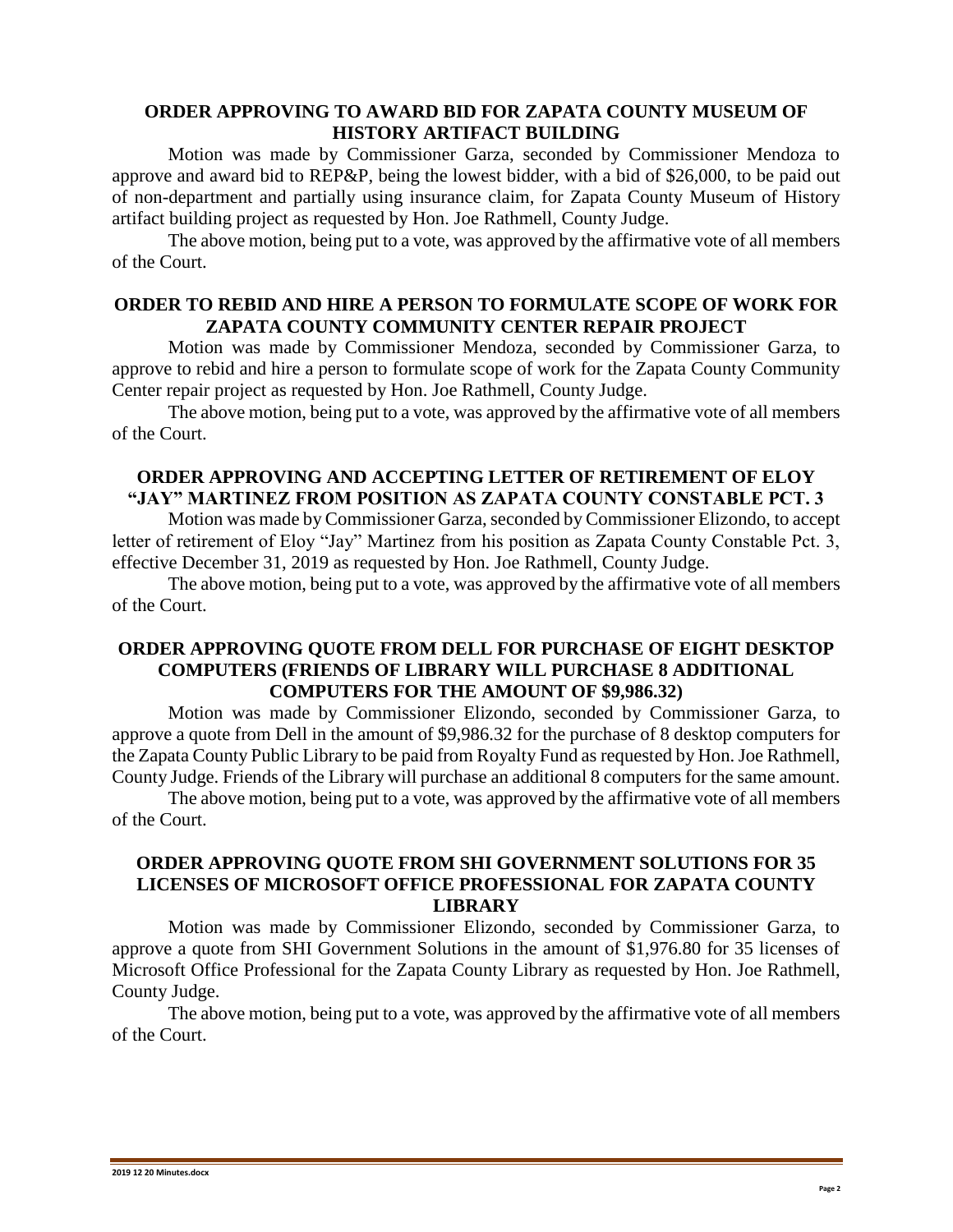# **ORDER APPROVING USE OF ZAPATA COUNTY COMMUNITY CENTER FOR POLITICAL FORUM**

Motion was made by Commissioner Mendoza, seconded by Commissioner Garza, to approve request to use Zapata Community Center for the Political Forum on February 4, 2020 at 6:00 p.m. as requested by Karran Westerman, Zapata County News Editor.

The above motion, being put to a vote, was approved by the affirmative vote of all members of the Court.

# **REVIEW STATUS AND ORDER APPROVING INVOICES FOR ZAPATA COUNTY WASTEWATER TREATMENT PLANT**

Motion was made by Commissioner Mendoza, seconded by Commissioner Garza, to approve invoice in the amount of \$5,238 for contractor; Premier invoices in the amount of \$41,928.68 for the Zapata county Wastewater Treatment Plant as requested by Manuel Gonzalez, Premier Engineering. Mr. Gonzalez stated that wastewater personnel has received training by Scott Hawkins. Maintenance items have been taken care of. Quality of water is very good and clarifiers are operating very well also. Change orders include chlorinators with monitoring devices.

The above motion, being put to a vote, was approved by the affirmative vote of all members of the Court.

#### **DISCUSSION ON DRAINAGE IMPROVEMENTS TO FALCON MESA PAVING PROJECT**

Discussion regarding change order to add drainage improvements to Falcon Mesa Paving projects. Improvements are being made to Raven Street and part of Pelican Street, which exhaust all monies. Driveways can be adjusted, if necessary. Caliche is being purchased by La Roca Caliche. There are existing waterlines and sewer lines. Water lines are being exposed; change order would be to move lines approximately 4 feet, for approximately 3200 feet of 4" line, estimate to be provided, amount cannot exceed 25% of budget. Service will be left ready to add homes, as necessary. Will inquire about fire hydrants. Drainage will also be done in Raven Street going down to Condor Street, contractor is getting an estimate. Pipe will go from Raven to Cardinal to Albatross; contractor will provide cost to Mr. Gonzalez. There is a possibility of county purchasing problem area lots; which will be cheaper than putting in drainage.

### **ORDER APPROVING INSTALLATION OF STREETLIGHTS**

Motion was made by Commissioner Garza, seconded by Commissioner Mendoza, to approve installation of a streetlight at the following addresses:

a. 2303 Brazos

b. 1602 Kennedy

as requested by Hon. Olga M. Elizondo, Commissioner Pct. 2.

The above motion, being put to a vote, was approved by the affirmative vote of all members of the Court.

Motion was made by Commissioner Garza, seconded by Commissioner Mendoza, to approve installation of streetlight at the following address:

a. 115 Madison

as requested by Hon. Eddie Martinez, Commissioner Pct. 3.

The above motion, being put to a vote, was approved by the affirmative vote of all members of the Court.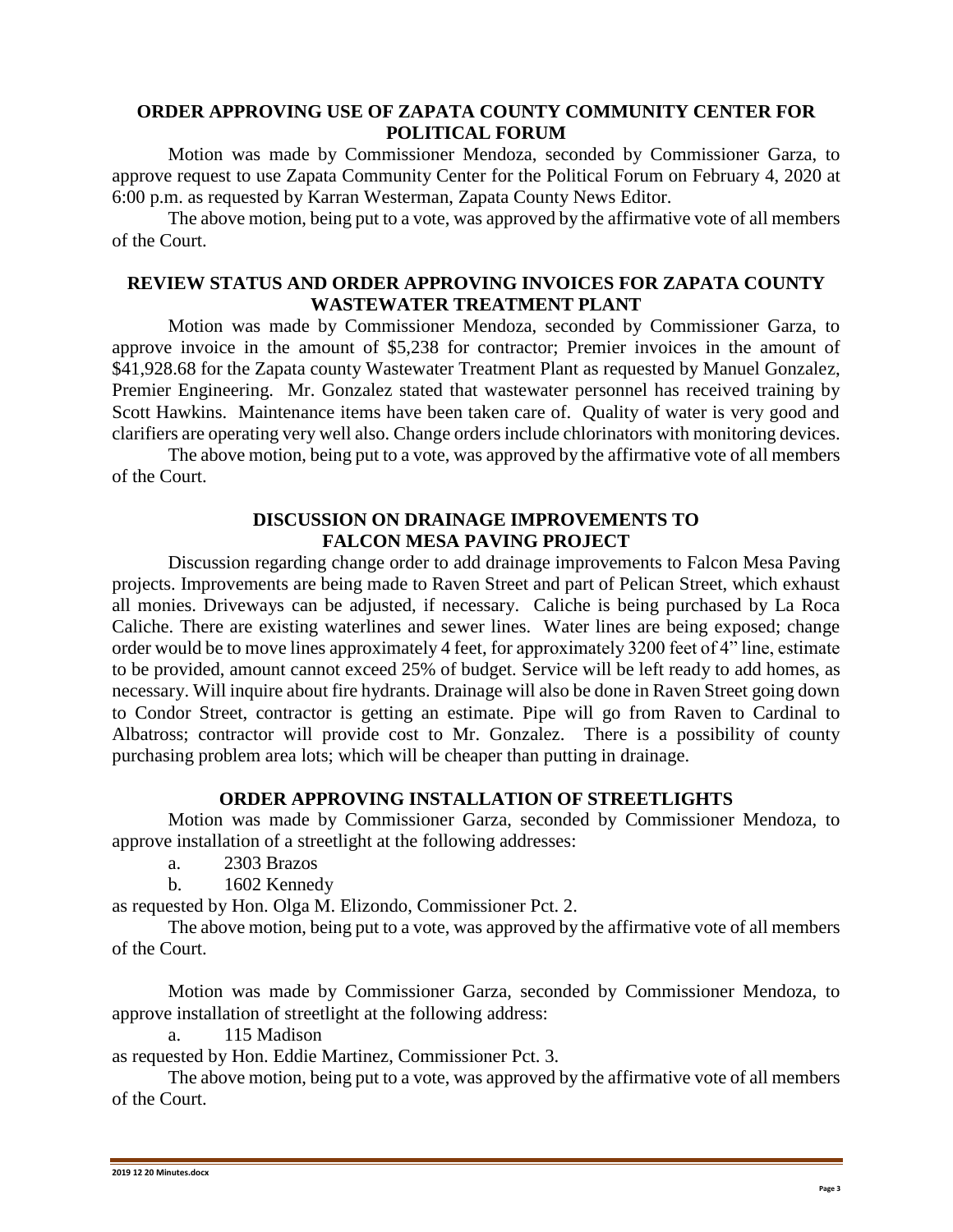# **ORDER APPROVING RESOLUTION AUTHORIZING SUBMISSION OF APPLICATION TO TEXAS PARKS AND WILDLIFE DEPARTMENT FOR 2019 GRANT FOR LOCAL GRANT PROGRAM FOR GOLF COURSE AND NATURE PARK PROJECT**

Motion was made by Commissioner Mendoza, seconded by Commissioner Garza, to approve Resolution authorizing the submission of an application to the Texas Parks and Wildlife Department for a 2019 grant from the Local Grant Program for the Golf Course and Nature Park Project as requested by Hon. Joe Rathmell, County Judge.

The above motion, being put to a vote, was approved by the affirmative vote of all members of the Court.

# **MOTION WAS MADE BY COMMISSIONER GARZA, SECONDED BY COMMISSIONER MENDOZA, TO ENTER INTO EXECUTIVE SESSION**

# **MOTION WAS MADE BY COMMISSIONER GARZA, SECONDED BY COMMISSIONER MENDOZA, TO RETURN TO REGULAR SESSION**

#### **ORDER AUTHORIZING MANUEL GONZALEZ OF PREMIER ENGINEERING TO WORK WITH TDA AND CONSULTANTS ON CHANGE ORDER TO PROVIDE WATER LINE REALIGNMENT**

Motion was made by Commissioner Mendoza, seconded by Commissioner Garza, to allow Manuel Gonzalez, of Premier Engineering to work with TDA and consultants on change order for adding water line realignment, as necessary. Will hold-off on drainage improvements for now.

The above motion, being put to a vote, was approved by the affirmative vote of all members of the Court.

# **ORDER APPROVING PROPOSED SETTLEMENT AMOUNT IN LAWSUIT KENNETH G. GRAF, ET AL V. CHESAPEAKE ENERGY CORPORATION**

Motion was made by Commissioner Mendoza, seconded by Commissioner Garza, to approve proposed settlement amount of \$79,443.91, in the lawsuit Kenneth G. Graf et al v. Chesapeake Energy Corporation as requested by Hon. Joe Rathmell, County Judge.

17/21. 17. to approve proposed settlement amount in the lawsuit Kenneth G. Graf et al v. Chesapeake Energy Corporation as requested by Hon. Joe Rathmell, County Judge.

*Executive/Closed Session: Gov't Code Ann 551.071, Consultation with Attorney.*

### **ADJOURN**

Motion to adjourn was made by Commissioner Garza, seconded by Commissioner Mendoza, and being put to a vote, was approved by the affirmative vote of all members of the Court.